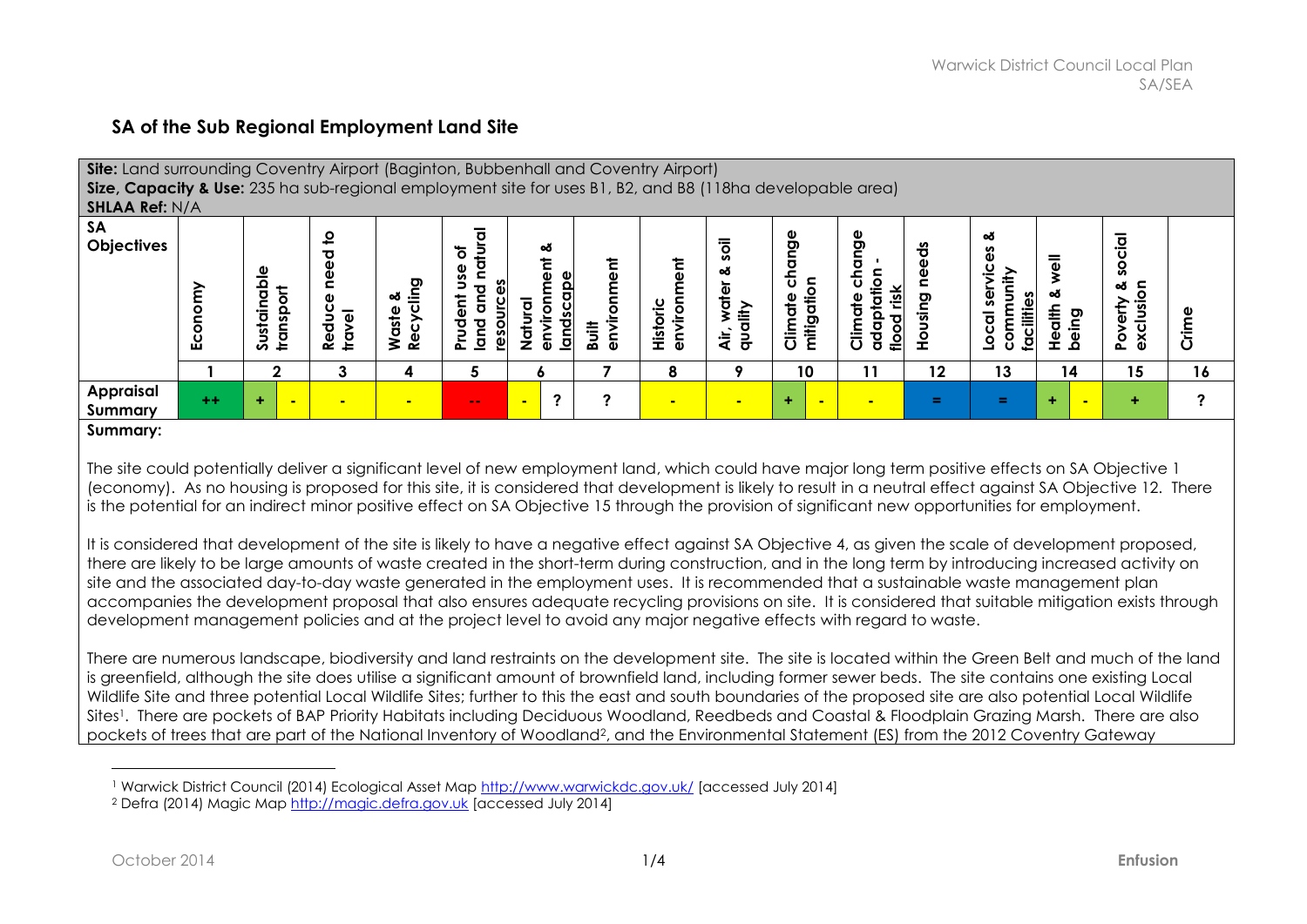development application has identified a medium sized population of Great Crested Newts, a small grass snake population, and two small common pipistrelle bat roosts (protected under the Wildlife & Countryside Act 1981 (as amended). A number of badger clans were also found (protected under the Protection of Badgers Act 1992 (as amended)), as well as breeding and wintering bird assemblages. Licenses may be required if for example, the badger clans are to be relocated.

Adiacent to site boundaries are the Stonebridge Meadows Local Nature Reserve in the north, further Green Belt land to the south and west of the site, and more BAP Priority Habitats. There is one SSSI within 1km of the boundary of the site, the Ryton And Brandon Gravel Pits SSSI approx 900m away, with another five SSSIs within 2kms3.

To minimise the negative effects on landscape and biodiversity sustainable drainage systems like reedbeds can be implemented to mitigate any natural drainage / reedbed habitat loss. Ultimately development could result in the loss of Green Belt and Greenfield land, and has the potential to significantly affect the landscape character, biodiversity, and wetland features, although appropriate mitigation could reduce the significance of these effects. Development will need to be carefully planned so as to minimise the effects, and should take account of the recommendations set out in the Options for Future Urban Expansion in Warwick District – Considerations for Sustainable Landscape Planning (Nov 2012). Guidance within this document includes a generous provision of green infrastructure as a buffer along the western edge between the proposed employment site and housing within Baginton village . Woodland shelterbelts are recommended. It is considered that with mitigation measures the potential adverse effects on landscape and biodiversity could be reduced to result in minor residual negative effect.

The site lies in a Minerals Safeguarded Area for sand and gravel deposits4, development could hinder future access, and has the potential for short-term negative effects on health should these deposits be mined once development has occurred. The site contains a previous sewage works and landfill site, which will require significant remediation for development to be acceptable in planning terms. The site also lies in a Surface Water Nitrate Vulnerable Zone, and it is recommended that development at the site incorporates sustainable drainage where possible. Development is likely to increase vehicle usage in the area and therefore result in minor negative effects on air quality; this can be mitigated to some degree through improved access to public transport modes, and new connections to the existing walking and cycling routes. It is considered that development may lead to minor negative effects on SA Objective 9.

The eastern border of the site lies in an area of medium to high flood risk (surrounding the River Avon) <sup>5</sup>. Flood protection and mitigation should be directed to this part of the site if required to make development acceptable in planning terms, and any proposal should avoid increasing impermeable surfaces along this edge. The proposal to implement a green infrastructure buffer along this edge, which should provide sufficient water storage capacity in the event of a flood is supported. It is considered that development may lead to minor negative effects on climate change adaptation; however, it is also considered that suitable mitigation exists through development management policies and at the project level to ensure that there will be no major negative effects on flooding.

 $\overline{a}$ 

<sup>3</sup> Ibid.

<sup>4</sup> Warwick District Council (2014) Mineral Safeguarding Areas<http://www.warwickdc.gov.uk/> [accessed July 2014]

<sup>5</sup> Environment Agency (2014) Flood Map – Risk of Flooding from Rivers and the Se[a http://maps.environment-agency.gov.uk/](http://maps.environment-agency.gov.uk/) [accessed July 2014]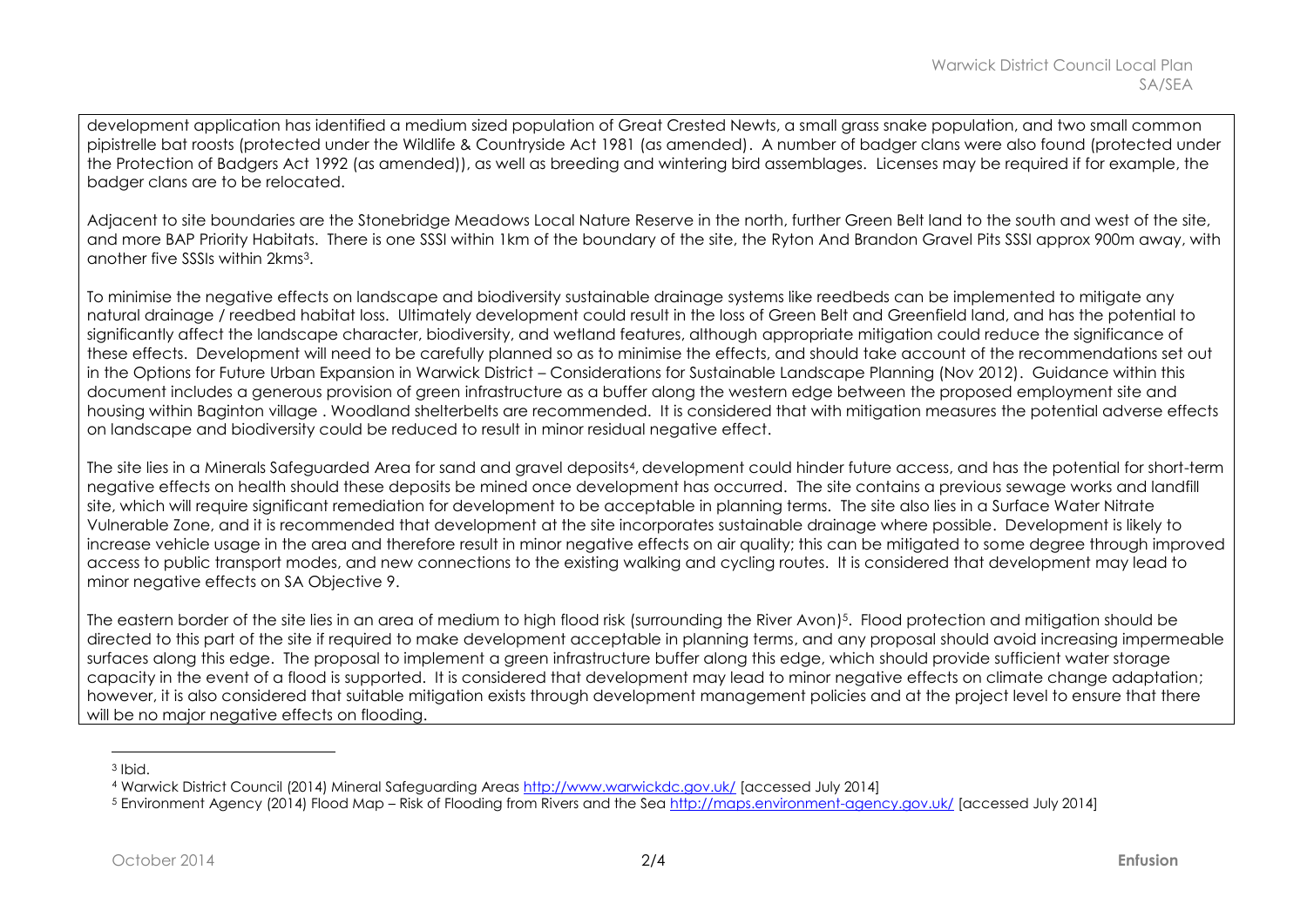There are no heritage assets contained within the site; however, the site forms part of a rich heritage landscape. The Roman Lund Fort is adjacent to the north west site boundary, new development adjacent to this site could result in minor to major negative effects on this Scheduled Monument (especially during construction). There are three conservation areas in close proximity to the site; Baginton Conservation Area, Bubbenhall Conservation Area and Stoneleigh Conservation Area. There is also a Registered Park and Garden adjacent to the Stoneleigh Conservation Area. There are numerous Listed Buildings around the site, mostly concentrated in Baginton and Bubbenhall<sup>6</sup>. The most significant heritage concern for development at this site is the affect on the Lund Fort, in which significant mitigation will be required to ensure that negative effects on its setting do not occur. Furthermore it is recommended that archaeological trial trenching is undertaken within the vicinity of the Roman remains. It is considered that adequate mitigation is available through development management policies and at the project level to ensure that there will be no major negative effects on heritage. There is an element of uncertainty until more detailed lower level surveys and assessments have been carried out.

Development of this site could result in the loss of sports and recreational facilities, as the Trinity Guild RFC is situated in the north of the site, which is considered to have a minor negative effect on SA Objective 14. It is recommended that the LPA secure contributions towards the relocation of these facilities to mitigate this effect. This is also likely to lead to minor negative effects on health, due to the removal of sports facilities promoting healthy lifestyles. Development is likely to lead to short term negative effects on health during construction phases, and long term minor negative effects through increased activity on site and associated emissions reducing air quality. Given the scale of the site there is the potential to provide further facilities on site and green infrastructure which could support the promotion of healthy lifestyles, and improved access to sustainable transport methods could reduce the negative effects on air quality further. There is also the potential for a long term positive effect through the provision of new employment opportunities.

National policy (NPPF) requires all development to achieve high quality and inclusive design, establish a strong sense of place, respond to local character and create safe and accessible environments, which is supported through the local plan policies; however, given the scale of the development, the effect on the built environment is considered to be uncertain at this stage. Design and development could support climate change mitigation goals by providing on site microgeneration. It is expected that the LPA will support the small scale generation of renewable energy on site where appropriate, and that development will achieve the necessary BREEAM ratings and microgeneration levels as set out in the Sustainable Buildings SPD. However, given the scale of the site, there is the opportunity for larger scale energy generation schemes to be provided. Given the policy requirements it is considered that development at this site will lead to long term minor positive effects on climate change mitigation.

There are limited opportunities to access the rail network by walking from the site, with Coventry Station 3.5 miles away<sup>7</sup>. Currently the bus service number 539 connects the airport with Coventry train station (which connects with the West Coast Main Line and Arriva Cross Country Services), Pool Meadow bus station and Coventry city centre8. There are numerous bus stops contained within the airport terminal and around the periphery of the airport which create connections to Kenilworth, Leamington Spa, Stretton-on-Dunsmore, Pool Meadow bus station and Coventry city centre. A

 $\overline{a}$ 

<sup>6</sup> English Heritage (2014) The National Heritage List for England<http://list.english-heritage.org.uk/mapsearch.aspx> [accessed July 2014]

<sup>7</sup> Walking distances measured from the airport and calculated using Google (2014) Google maps [https://maps.google.co.uk](https://maps.google.co.uk/) [accessed July 2014]

<sup>8</sup> Coventry Airport (2014) Travel to the Airport [http://www.coventryairport.co.uk](http://www.coventryairport.co.uk/) [accessed July 2014]